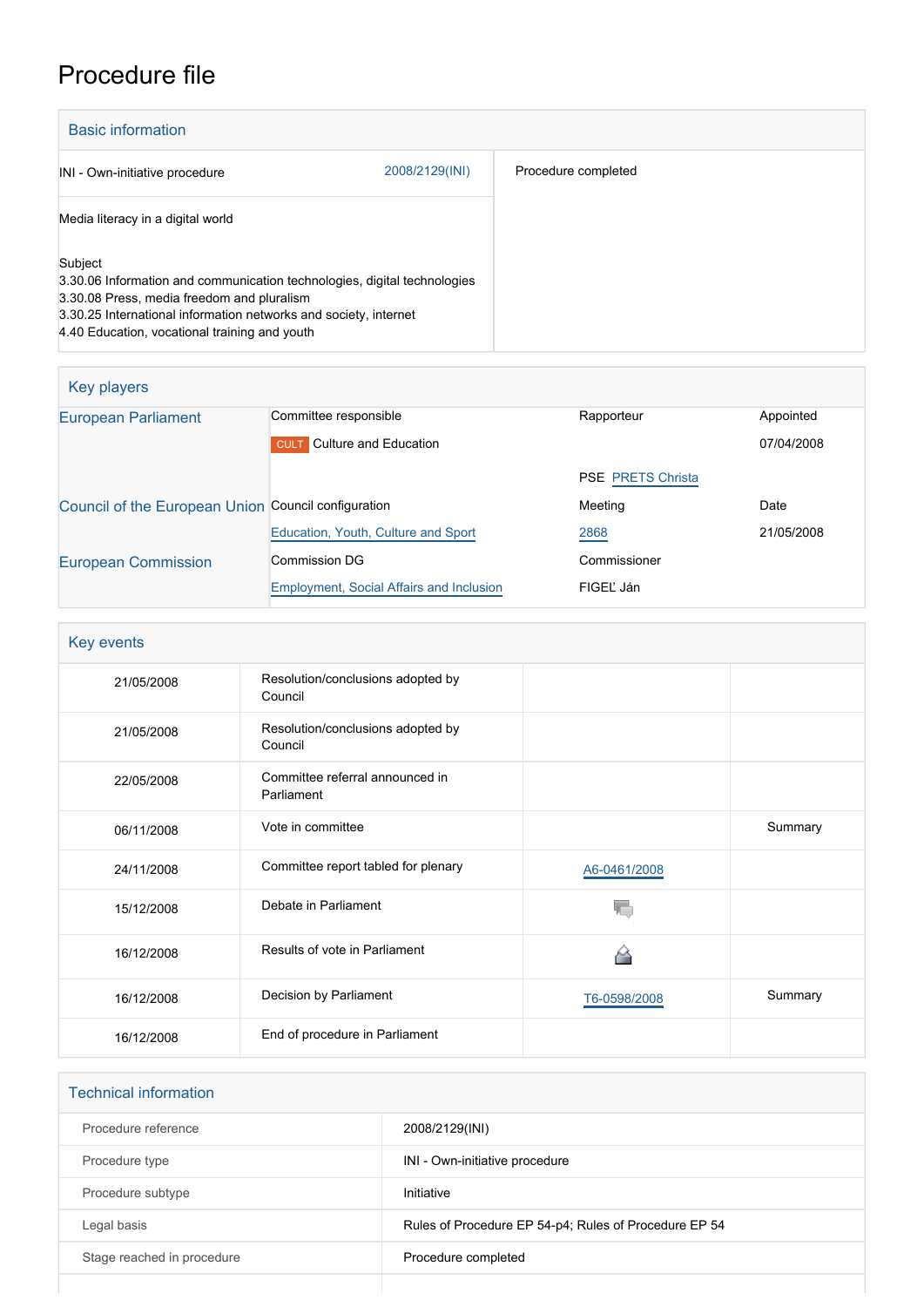Committee dossier COLT/6/62879

| Documentation gateway                               |              |            |           |         |  |  |
|-----------------------------------------------------|--------------|------------|-----------|---------|--|--|
| Committee draft report                              | PE409.761    | 28/07/2008 | EP        |         |  |  |
| Amendments tabled in committee                      | PE412.309    | 22/09/2008 | EP        |         |  |  |
| Committee report tabled for plenary, single reading | A6-0461/2008 | 24/11/2008 | EP        |         |  |  |
| Text adopted by Parliament, single reading          | T6-0598/2008 | 16/12/2008 | <b>EP</b> | Summary |  |  |
| Commission response to text adopted in plenary      | SP(2009)988  | 22/04/2009 | EC        |         |  |  |
| Follow-up document                                  | C(2009)6464  | 20/08/2009 | EC        |         |  |  |

## Media literacy in a digital world

The Committee on Culture and Education adopted the own-initiative report drafted by Christa PRETS (PES, IT) on media literacy in a digital world and welcomed the Commission?s communication [COM\(2007\)0833](http://eur-lex.europa.eu/LexUriServ/LexUriServ.do?uri=COM:2007:0833:FIN:EN:PDF) on the same issue. However, it believes that there is room for improvement to the extent that the European approach intended to foster media literacy needs to be more clear cut, especially as regards the inclusion of traditional media and recognition of the importance of media education.

The report notes that media literacy denotes the ability to use individual media unaided, to understand, and bring critical assessment to bear on, the various aspects of media as such and media content, and to communicate ? irrespective of the context ? and create and disseminate media content.

In this context, MEPs urge the Commission to adopt a recommendation, and develop an action plan, on media literacy; urges the Commission to organise a meeting of the contact committee on Audio-Visual Media Services in 2009 with a view to facilitating information exchanges and effective cooperation on a regular basis.

In addition, they request the authorities responsible for regulating audiovisual and electronic communications to cooperate at the various levels for the improvement of media literacy.

Codes of conduct: MEPs recognise the special need to develop at national level both codes of conduct and common regulatory initiatives; highlights the need for all stakeholders to be involved in promoting the systematic study and regular analysis of the various facets and dimensions of media literacy. They also note that, in addition to policy-makers, journalists, radio and television broadcasters and media companies, it is mainly small local entities such as libraries, adult education centres, citizens? cultural and media centres, further education and training establishments and citizens? media (e.g. community media) that can make an active contribution to promoting media literacy.

Promote media literacy: MEPs call on the Commission to devise media literacy indicators with a view to fostering media literacy in the EU in the long term. They also urge it to expand its policy to promote media literacy, working together with all EU bodies and with local and regional authorities, and to intensify cooperation with UNESCO and the Council of Europe.

The report also focuses on a number of key areas such as:

- Aims and target groups: media education activities have to encompass all citizens ? children, young people, adults, older people, and people with disabilities. MEPs consider that acquiring media literacy begins in the home with learning how to select from the media services available and continues at school and during lifelong learning. They note that the purpose of media literacy is to enable people to use media and their content in skilled and creative ways, critically analyse media products, understand how the media industry works, and produce media content by their own efforts. They recommend that media education should shed light on copyright aspects of media use and on the importance of respecting intellectual property rights, in particular regarding the Internet.
- Access to information and communications technologies: MEPs call on European policy-makers to narrow the digital divide between Member States and between town and country. by developing the information and communications infrastructure and, above all, setting up broadband in areas not fully equipped. It is proposed to provide access to inexpensive, high quality broadband Internet for all.
- Media education in schools and as a component of teacher training: MEPs maintain that media education should be an element of formal education to which all children should have access. They call for media literacy to be made the ninth key competence in the European reference framework for lifelong learning ([COD/2005/0221](http://www.europarl.europa.eu/oeil/FindByProcnum.do?lang=en&procnum=COD/2005/0221)). They recommend that media education should, as far as possible, be geared to practical work and linked to economic, political, literary, social, artistic, and IT-related subjects, and suggest that the way forward lies in the creation of a specific subject ? ?Media Education? ? and in an interdisciplinary approach combined with out-of-school projects. MEPs also recommend that educational establishments encourage the development of media products (printed page, audio/video new media) in a manner involving both pupils and teachers, as a way of providing practical training in media literacy. They note that, in addition to educational and education-policy considerations, technical equipment and access to new technologies are also of vital importance, and maintain that school facilities need to be substantially improved so as to enable all schoolchildren to have access to computers, the Internet, and the necessary instruction. The report recommends that compulsory media education modules be incorporated into teacher training for all school levels. The Commission is called upon to devote a specific section of the successor to the MEDIA programme to promoting media literacy.
- Media education for older people: MEPs note that digital networks enable older people in particular to share in everyday life by communicating and to remain independent for as long as possible.